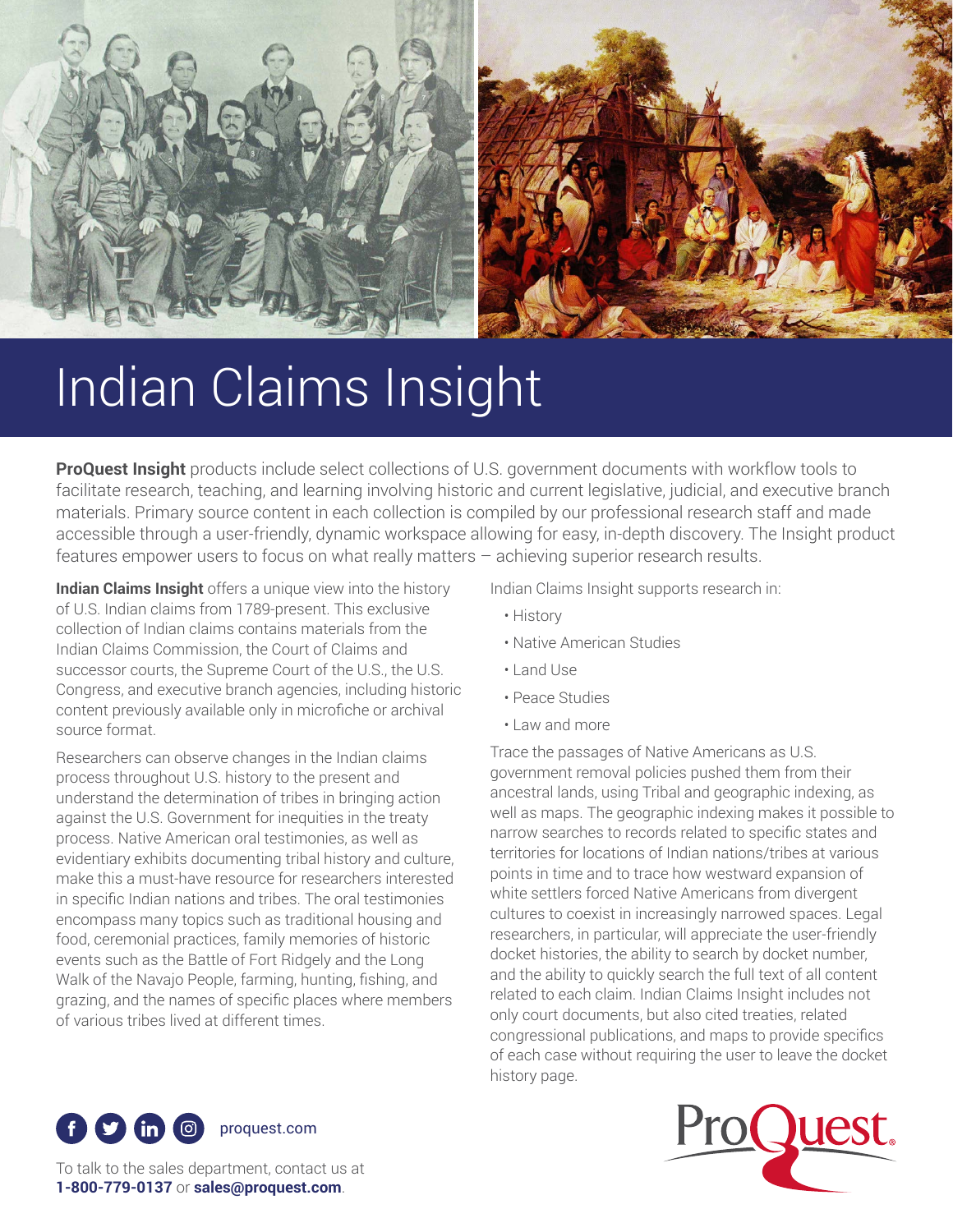**The Constitution of the U.S. authorizes the President,** with the advice and consent of the Senate, to make treaties. The removal of Indian Nations from American lands desired by white settlers was grounded in the treaty-making process. The Constitution expressly prohibits the States from entering into treaties or alliances and makes no distinction between treaty making involving foreign nations and treaty-making with Native Americans, although it does make a distinction between foreign nations and Indian tribes in the language empowering Congress to regulate commerce. The earliest treaties refer to "Indian Nations" or "Indian tribes."

Of all the treaties signed, most involved Native American lands, Indian removal or resettlement, or clarification of boundaries between white settlements and Indian lands.

Even though the treaty-making process between the U.S. Government and the Indian Nations/Tribes was overwhelmingly skewed to favor U.S. territorial expansion, Indian removal, and white settlement of lands previously occupied by Native Americans, it is the grounding of the territorial expansion in the treaty-making process that provided the only hope for Native Americans to seek redress.

**The following timeline highlights major events impacting the history of Indian claims 1789-present.**

### **Treaty Making Period 1789-1871**

On Dec. 2, 1817 in his annual address to Congress, President James Monroe provided examples of Government actions involving the purchase of Indian lands and the resettlement of the Native Americans. He declared that "the hunter state can only exist in the vast uncultivated desert. It yields to the more dense and compact form and greater force of civilized population; and, of right, it ought to yield, for the earth was given to mankind to support the greatest number of which it is capable, and no tribe or people have a right to withhold from the wants of others more than is necessary for their own support and comfort."

## illalas of c.A. Roberts Allena  $\begin{picture}(20,10) \put(0,0){\line(1,0){10}} \put(15,0){\line(1,0){10}} \put(15,0){\line(1,0){10}} \put(15,0){\line(1,0){10}} \put(15,0){\line(1,0){10}} \put(15,0){\line(1,0){10}} \put(15,0){\line(1,0){10}} \put(15,0){\line(1,0){10}} \put(15,0){\line(1,0){10}} \put(15,0){\line(1,0){10}} \put(15,0){\line(1,0){10}} \put(15,0){\line(1$ **The Agency**  $\mathbf{r}$ -<br>- The ling is into<br>- myon staps ding Bills Cim buch - $244.5$

#### **Source:**

Message from the President of the United States to both Houses of [Congress at the commencement of the first session of the Fifteenth](http://corpweb.proquest.com/docs/15Congress.pdf)  Congress, Dec. 02, 1817



Secret articles of the Treaty of Peace and Friendship between the U.S. and the Creek Nation of Indians, concluded Aug. 7, and ratified Aug. 13, 1790

In the 1830s, during the administration of Andrew Jackson, the removal and resettlement of Native Americans accelerated. The Indian Removal Act of 1830, signed by President Jackson on May 28, 1830, provided the President with the authority to negotiate the resettlement of Native Americans to lands west of the Mississippi River. When the State of Georgia passed a law making it illegal for Cherokees to remain in the State without a license, Cherokee Chief John Ross sought intervention from President Jackson and the Supreme Court to prevent the State of Georgia from expelling his people. In *Cherokee Nation v. Georgia* (1831), the court stated that the Cherokee motion could not be ruled upon, as it was brought on the grounds that the Federal Government had jurisdiction over controversies between States and foreign nations. But the following year, the Supreme Court ruled in *Worcester v. Georgia* (1832) that the Georgia law was unconstitutional because the Federal Government had sole jurisdiction in dealing with Indian Nations.

President Jackson declined to pursue enforcement of the *Worcester v. Georgia* ruling, and the removal of the Cherokees began in 1838. Nonetheless, *Worcester v. Georgia* would provide a foundation for future Indian claims.

**Chief John Ross** Indians of Southeastern United States, American Ethnology Bureau Bulletin 137, May 01, 1942

### **Sources:**

*[Cherokee Nation v. Georgia, 30 U.S. 5 Pet. 1 1](http://corpweb.proquest.com/docs/cherokeenation.pdf)* (1831) *[Worcester v. Georgia, 31 U.S. 515](http://corpweb.proquest.com/docs/worcestervsgeorgia.pdf)* (1832)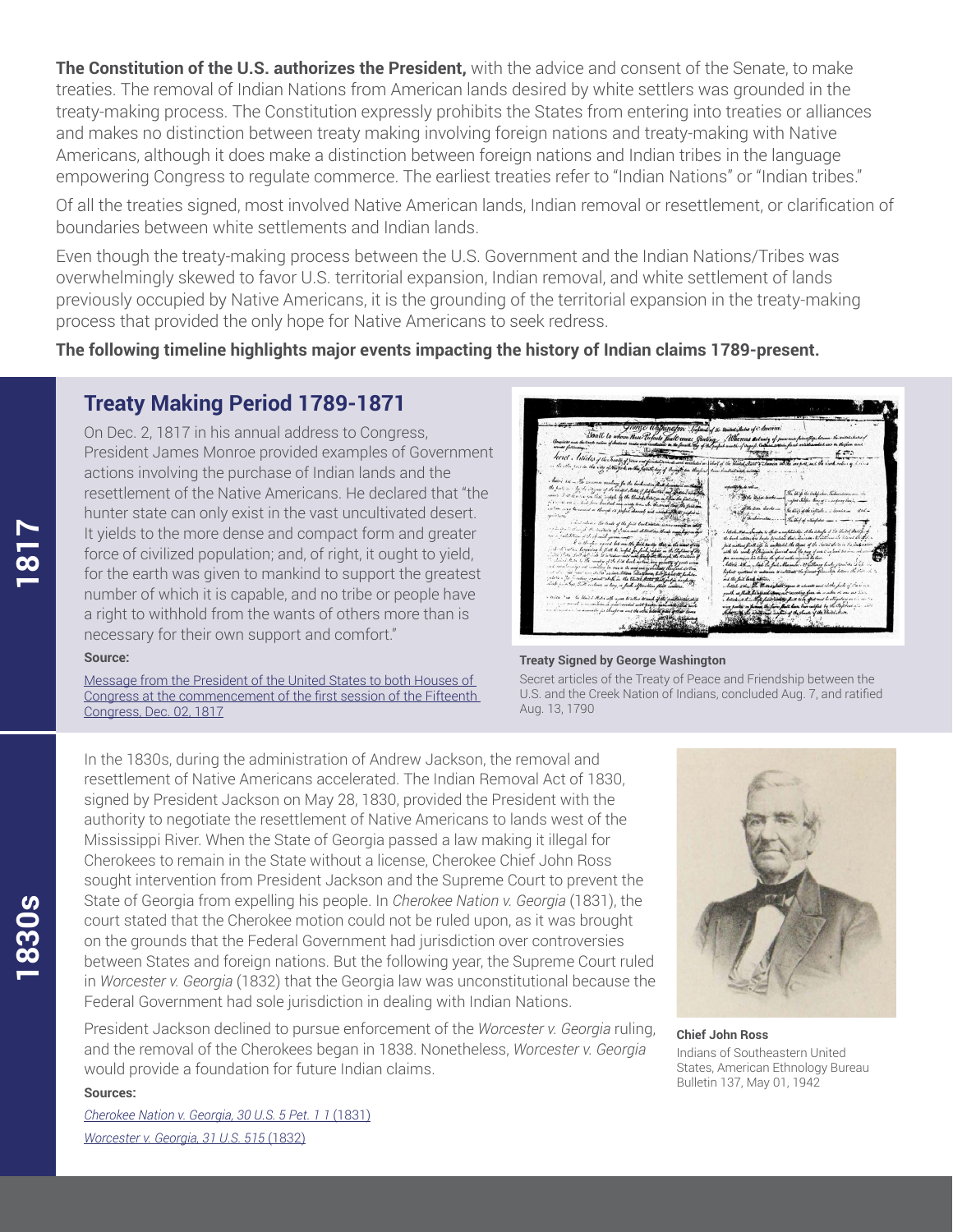On February 4, 1855, the Court of Claims was established to hear and make determinations regarding claims brought against the United States. A number of Indian claims petitions were filed, but none had been decided by Mar. 3, 1863 when Congress amended the Court of Claims enabling act to specifically exclude Native Americans from bringing claims.

In 1868 the last treaty was concluded, although congressional and executive agreements continued to be made until 1871 when the treaty-making process was officially ended.

#### **Sources:**

[An Act to establish a Court for the Investigation of Claims against the United States \(10 Stat. 612](http://corpweb.proquest.com/docs/33Congress.pdf)  chapter 122), Feb. 4, 1855

An Act to amend "An Act to establish a Court for the Investigation of Claims against the United [States," approved February twenty-fourth, eighteen hundred and fifty-five \(12 Stat. 765 chapter 92\),](http://corpweb.proquest.com/docs/37Congress.pdf)  Mar. 3, 1863

## **Indian Claims and Citizenship 1879-1946**

An 1879 landmark case and a related 1881 congressional investigation both proved important to the advancement of Indian claims. Standing Bear, a Ponca Chief, was arrested by General George Crook for having left the lands where he had been relocated and returned home. He sued for a writ of habeas corpus in the U.S. District Court, and on May 12, 1879 Judge Elmer Dundy ruled in *Standing Bear v. Crook* that "an Indian is a person within the meaning of the laws of the United States, and has, therefore, the right to sue out a writ of habeas corpus in a Federal court, or before a Federal judge." Dundy held that no one could be relocated by force to Indian Territory, and Standing Bear was released.

In March of 1881, a special act of Congress provided the Court of Claims with authority to take jurisdiction and try all questions arising out of treaty stipulations with the Choctaw Nation, and to render judgment. From 1881 until the establishment of the Indian Claims Commission Native Americans were permitted to access the Court of Claims, but only after Congress passed a specific law authorizing access on a case-by-case basis.

#### **Sources:**

*United States ex rel. Standing Bear v. Crook* [\(1879\) excerpt from Red Man I20.16-3.22, May-June, 1916](http://corpweb.proquest.com/docs/usvcrook.pdf) [Message from the President of the United States, transmitting a report of the commission appointed December 18, 1880, to ascertain the](http://corpweb.proquest.com/docs/46Congress-3rdSession.pdf)  fact in regard to the removal of the Ponca Indians, Feb. 01, 1881

Following World War I, the contribution of Native Americans who had volunteered for military service during the war even though they were not subject to the draft undoubtedly did much to sway public opinion in their favor, and in 1924 Indians were granted U.S. citizenship.

Despite the change in public attitudes towards the Native Americans, the increase in the number of claims filed as Indian hopes increased, and the greater willingness of Congress to allow claims to be brought, the process continued to be slow, few claims resulted in awards, and the need for an improved system slowly began to gain favor.

#### **Source:**

[An Act to authorize the Secretary of the Interior to issue certificates of citizenship of Indians](http://corpweb.proquest.com/docs/68Congress.pdf)  (43 Stat. 253, Chap. 233; P.L. 68-175), June 2, 1924

authorities to protect the timber upon their reserved the same shall be cut or removed without the chief chief of the tribe, together with the consent of the tendent of Indian affairs first being given in w consent shall ARTICLE III.

 $\overline{4}$ 

## AFTER EXPRESS IN a particular control and all the further hereby stipulated and agreed that the amproximated and the superor of teachers, and for the superor of the same shall that is a separation of the same shall the sa uppo:<br>In t

|     | $\mathbf{A}$ . U. AALAADAN     | <b>18.40 130</b> |
|-----|--------------------------------|------------------|
|     | Commissioner Indian Affairs.   |                  |
|     |                                | [L, 8.]          |
|     | LAWYER, Head Chief Nez Percés. |                  |
| ٠   | TIMOTHY, x Chief.              | [L, 8.]          |
|     | JASON, x Chief.                | [L. 8.]          |
|     |                                |                  |
| MIX |                                |                  |

ice ot—<br>.es E. M1x.<br>:T Newell., *U. 8. Agent* 

#### **The Last Treaty**

Treaty with the Nez Perce Indians. [Message of the President, January 19,](http://corpweb.proquest.com/docs/40Congress.pdf)  1869



**Ponca Chief Standing Bear** The Ponca Tribe, American Ethnology Bureau bulletin 195, December 31, 1963

Calendar No. 974 **SENATE** REFORT<br>No. 905

REFER CLAIMS OF DELAWARE INDIANS TO THE COURT OF CLAIMS

JANUARY 22, 1925.-Ordered to be printed

Mr. HARRELD, from the Committee on Indian Affairs, submitted<br>the following

**REPORT** 

[To accompany H. R. 3913] The Committee on Indian Affairs, to whom was reforred the bill<br> $(H. R. 3913)$  to refer the elaims of the Delaware Indians to the<br>Court of Claims, with the right of appeal to the Supreme Court of<br>the United States, having co amendment.<br>The facts are fully set forth in House Report No. 536, Sixty-eighth<br>Congress, first session, which is appended hereto and made a part of<br>this report.

this report.<br>There is also attached a letter from the Secretary of the Interior,<br>under date of January 16, 1925.

**Refer Claims of Delaware Indians to the Court of Claims**

Select Committee on Indian Affairs. Senate, January 22, 1925

**1855–1871**

**1855–1871**

855-187